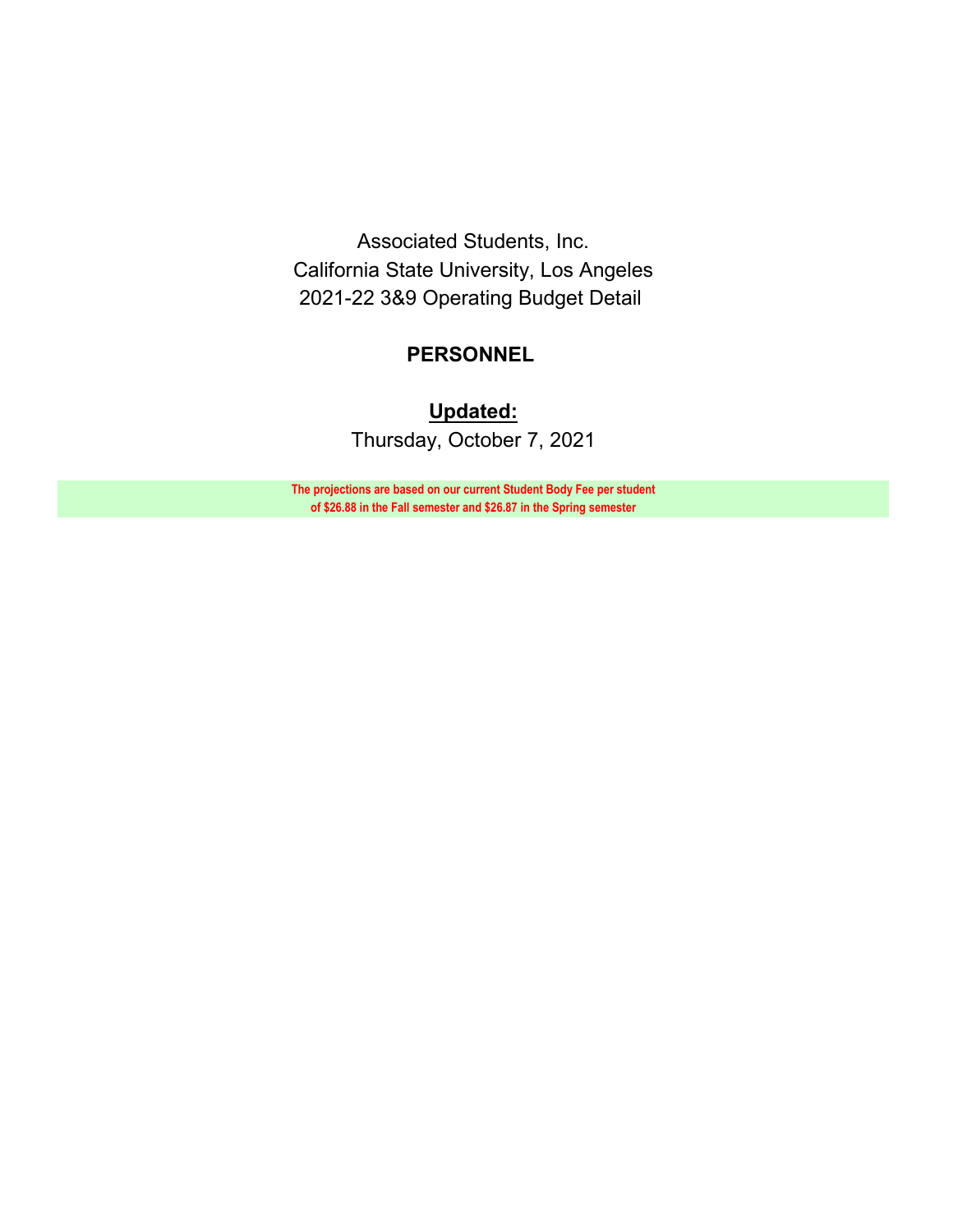# **Associated Students, Inc. 2021-2022 3&9 Personnel Budget Detail Updated: 10/07/21**

### **STAFF DEVELOPMENT**

*Throughout the year all ASI staff is expected to meet regularly to address organizational issues and receive customer service trainings. This expenditure covers all staff full and part-time.*

**Account 660009 00001 780000**

# **Administrative Office Staff Development**

|                           | <b>Bimonthly All-Staff Training</b>                            |             |      |              |                |              |       |              |            |
|---------------------------|----------------------------------------------------------------|-------------|------|--------------|----------------|--------------|-------|--------------|------------|
| - Hospitality             | 13                                                             | $\mathbf X$ | \$15 | $\mathbf X$  | 3              |              |       | $\mathbb{S}$ | 585.00     |
| - Supplies                |                                                                |             |      |              |                |              |       | \$           | 150.00     |
| Circle of change: (dates) |                                                                |             |      |              |                |              |       | \$           | 1,608      |
|                           | Registration                                                   |             | 4    | $\mathbf{x}$ | \$<br>250      |              |       |              |            |
|                           | Transportation                                                 |             | 35.6 | $\mathbf X$  | \$<br>0.58     | - \$         | 20.65 |              |            |
|                           | 35.6 miles roundtrip x .58 = $$20.65$ x 3 days x 4 students    |             |      |              |                |              |       |              |            |
|                           | Per Diem                                                       |             | 4    | $\mathbf{x}$ | $\overline{0}$ |              |       | \$           |            |
|                           | <b>Adobe Max Conference for Student Assistant - (dates)</b>    |             |      |              |                |              |       | \$           | 1,042      |
|                           | Registration                                                   |             | 3    | $\mathbf{X}$ | \$<br>450      |              |       |              |            |
|                           | Transportation                                                 |             | 36   | $\mathbf{x}$ | \$<br>0.58     | <sup>S</sup> | 20.88 |              |            |
|                           | 36 miles roundtrip x $.58 = $20.88 \times 3$ days x 3 students |             |      |              |                |              |       |              |            |
|                           | Per Diem                                                       |             | 3    | X            | $\overline{0}$ |              |       | \$           |            |
| <b>Grand Total</b>        |                                                                |             |      |              |                |              |       |              | \$3,384.88 |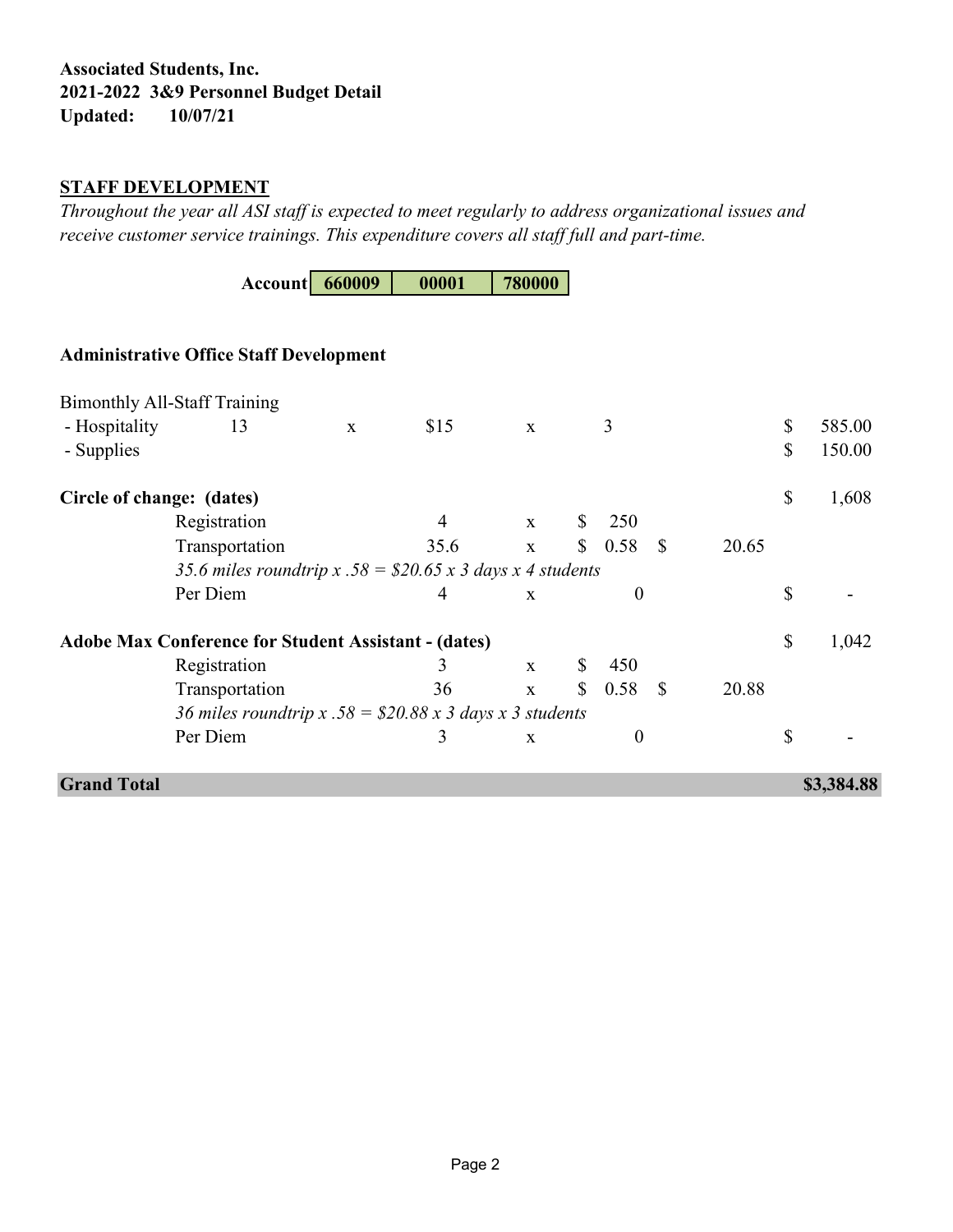### **Associated Students, Inc. 2021-2022 3&9 Personnel Budget Detail Updated:**

### **CONFERENCE TRAVEL - IN**

*ALL costs related to travel/transportation including airfare, car/van/truck/bus rental fees, lodging, meals, parking, registration fees, and personal vehicle mileage reimbursement.* 

| <b>Account 606800</b> | 00001 | 780000 |
|-----------------------|-------|--------|
|                       |       |        |

### AOA Conference - January 2022 (ED & AED)

<http://csuaoa.org/conference/>

|                    |   | Rate         | Davs | <b>Attendees</b> |    |                          |          |  |
|--------------------|---|--------------|------|------------------|----|--------------------------|----------|--|
| - Registration Fee | Φ | 595.00       |      |                  |    | \$1,785.00               |          |  |
| - Hotel rate       |   | 235          | 4    |                  |    | \$2,820.00               |          |  |
| - Parking          |   | 23.5         | 4    |                  |    | 282.00                   |          |  |
| - Airfare          |   | $\mathbf{0}$ |      |                  | S  | $\overline{\phantom{a}}$ |          |  |
| - Mileage          |   | 0.56         | 214  |                  | S  | 359.52                   |          |  |
| - Per diem         |   | 79.00        |      |                  | S. | 1,185.00                 |          |  |
| 1 - Dinner         |   |              |      |                  |    |                          | 6,431.52 |  |

#### AOA ASI/Union Meeting - Southern California Campus

|                                                            |   | Rate  | Davs | <b>Attendees</b> |   |                          |
|------------------------------------------------------------|---|-------|------|------------------|---|--------------------------|
| - Registration Fee                                         | S | -     |      |                  | S | -                        |
| - Hotel rate                                               |   | 225   |      |                  | S |                          |
| - Parking                                                  |   | 20    |      |                  | S | -                        |
| - Car Rental/Mileage                                       |   |       |      |                  | S | $\overline{\phantom{0}}$ |
| 25 miles x 2 = 50 (roundtrip) x $.58 = $29 \times 2 = $58$ |   |       |      |                  |   |                          |
| - Per diem                                                 |   | 24.00 |      |                  |   |                          |

#### AOA Financial Services - October 2021 (AED)

|                                                                 | Rate   | Davs | <b>Attendees</b> |   |   |
|-----------------------------------------------------------------|--------|------|------------------|---|---|
| - Registration Fee                                              | 195.00 |      |                  |   |   |
| - Hotel rate                                                    | 225    |      |                  | S | - |
| - Parking                                                       | 20     |      |                  | S | ٠ |
| - Car Rental/Mileage                                            |        |      |                  | S |   |
| 39.4 miles x 2 = 78.8 (roundtrip) x .58 = \$45.70 x 1 = \$45.70 |        |      |                  |   |   |
| - Per diem                                                      | 24.00  |      |                  |   |   |

### Fitting the Pieces Together Conference - (ED or Designee)

|                    | Rate        | Davs | <b>Attendees</b> |    |   |
|--------------------|-------------|------|------------------|----|---|
| - Registration Fee | 275.00      |      |                  | S  | - |
| - Hotel rate       | 275         |      |                  | S  | - |
| - Parking          | 25          |      |                  | S  | - |
| - Airfare          | 120         |      |                  |    | - |
| - Per diem         | \$<br>24.00 |      |                  | \$ | - |

- Per diem  $$ 24.00 \t 0 \t 0 \t $ 3 \t -$ 

| AS Advisor Summit/CHESS - (date) (ED or Designee) |        |  |        |
|---------------------------------------------------|--------|--|--------|
| - Registration Fee                                | 100.00 |  | 100.00 |
| - Hotel rate                                      | 275    |  |        |
| - Parking                                         | 25     |  |        |
| - Airfare                                         | 120    |  | 120.00 |
| - Transportation                                  | 64.71  |  | 64.71  |





 $\text{\AA}$   $\text{\AA}$   $\text{\AA}$   $\text{\AA}$   $\text{\AA}$   $\text{\AA}$   $\text{\AA}$   $\text{\AA}$   $\text{\AA}$   $\text{\AA}$   $\text{\AA}$   $\text{\AA}$   $\text{\AA}$   $\text{\AA}$   $\text{\AA}$   $\text{\AA}$   $\text{\AA}$   $\text{\AA}$   $\text{\AA}$   $\text{\AA}$   $\text{\AA}$   $\text{\AA}$   $\text{\AA}$   $\text{\AA}$   $\text{\AA}$   $\text{\AA}$   $\text{\AA}$   $\text{\AA$ 

\$ 284.71 \$ 284.71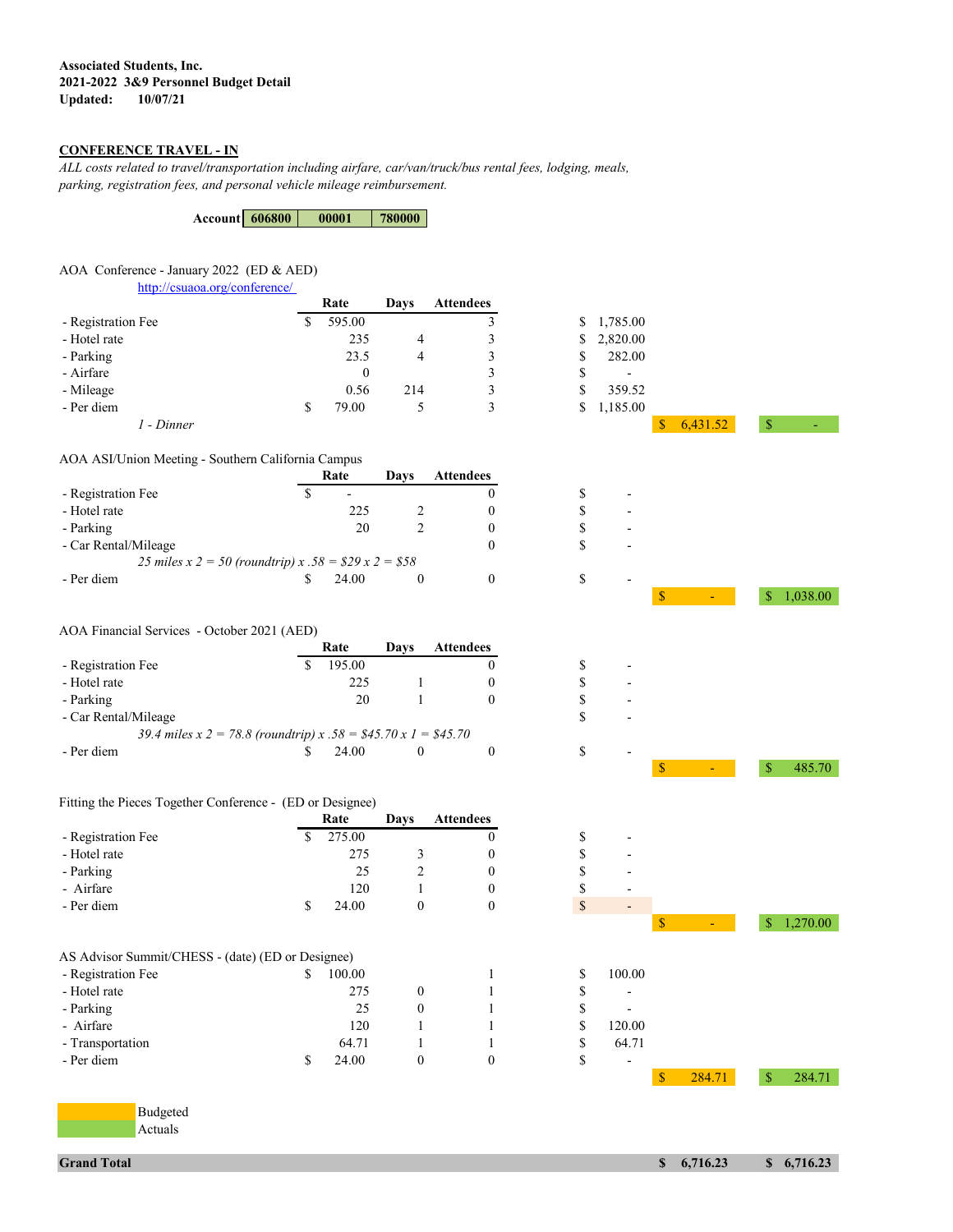**Associated Students, Inc. 2021-2022 3&9 Personnel Budget Detail Updated:** 

### **FT STAFF TRAVEL**

**Account 606800 00001 783000**

NASPA Regional Conference: November 8 - November 13, 2021 San Francisco, CA

|                    |   | Rate   | Davs | <b>Attendees</b> |    |  |
|--------------------|---|--------|------|------------------|----|--|
| - Registration Fee | S | 580.00 |      |                  | 0S |  |
| - Hotel rate       |   | 225.00 |      |                  | 0S |  |
| - Parking          |   | 20.00  |      |                  | 0S |  |
| - Airfare          |   | 150.00 |      |                  | 0S |  |
| - Per diem         |   | 24.00  |      |                  | 0S |  |

\$ - \$ -

NASPA Annual Conference 2021 - March 19 - March 23, Baltimore, MD

|                                                                                                                                                                                                     |    | Rate   | Days | <b>Attendees</b> |                |                            |                                                    |              |            |            |
|-----------------------------------------------------------------------------------------------------------------------------------------------------------------------------------------------------|----|--------|------|------------------|----------------|----------------------------|----------------------------------------------------|--------------|------------|------------|
| - Registration Fee                                                                                                                                                                                  | S  | 580.00 |      |                  | $\overline{2}$ | <sup>\$</sup>              | 1,160.00                                           |              |            |            |
| - Hotel rate                                                                                                                                                                                        | \$ | 225.00 |      | 5                |                | 2S                         | 2,250.00                                           |              |            |            |
| - Parking                                                                                                                                                                                           | S  | 20.00  |      | 3                |                | 2S                         | 120.00                                             |              |            |            |
| - Airfare                                                                                                                                                                                           | \$ | 150.00 |      |                  |                | 2S                         | 300.00                                             |              |            |            |
| - Per diem                                                                                                                                                                                          | S  | 24.00  |      |                  |                | 2S                         | 48.00                                              |              |            |            |
|                                                                                                                                                                                                     |    |        |      |                  |                |                            |                                                    |              | \$3,878.00 | \$3,878.00 |
| Director of Graphic & Marketing<br>- Hotel rate $(\$275.00$ per day X 5 days) x 1<br>- Airfare & Shuttle<br>- Car Rental<br>- Per diem (\$55 per day X 5 days) x 1<br>- Conference Registration x 1 |    |        |      |                  |                | \$<br>\$<br>\$<br>\$<br>\$ | 1,375.00<br>400.00<br>308.24<br>275.00<br>1,295.00 |              | 3,653.24   | \$3,653.24 |
|                                                                                                                                                                                                     |    |        |      |                  |                |                            |                                                    |              |            |            |
| <b>Grand Total</b>                                                                                                                                                                                  |    |        |      |                  |                |                            |                                                    | $\mathbf{s}$ | 7,531.24   | \$7,531.24 |

Budgeted Actuals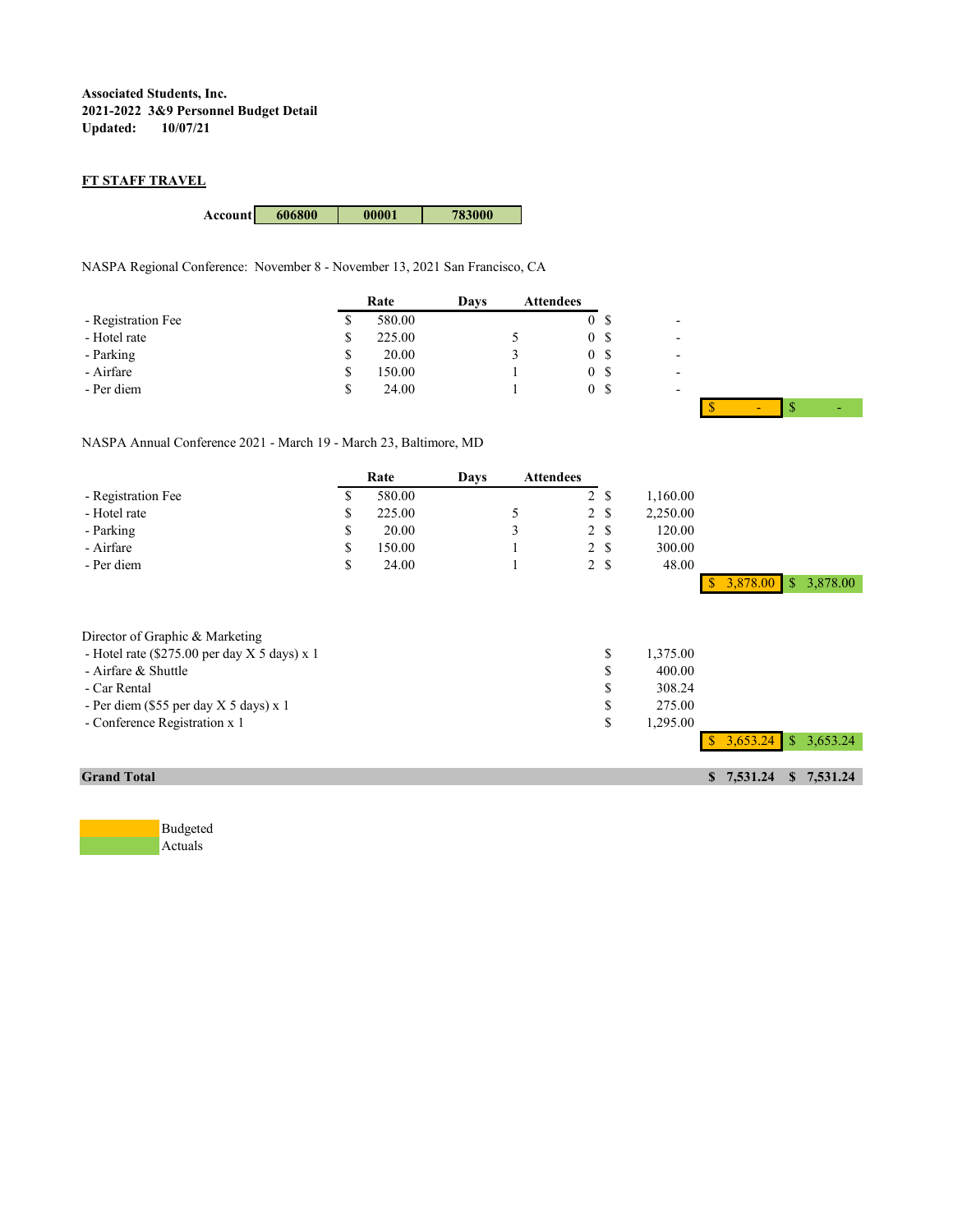**Associated Students, Inc. 2021-2022 3&9 Personnel Budget Detail** Updated:

# **CS-HUMAN RESOURCES**

| <b>Account</b> 613931 | 00001 | 780000 |  |
|-----------------------|-------|--------|--|
|-----------------------|-------|--------|--|

| Human Resources - Cal State LA | \$5,150.00 |
|--------------------------------|------------|
| <b>Grand Total</b>             | \$5,150.00 |